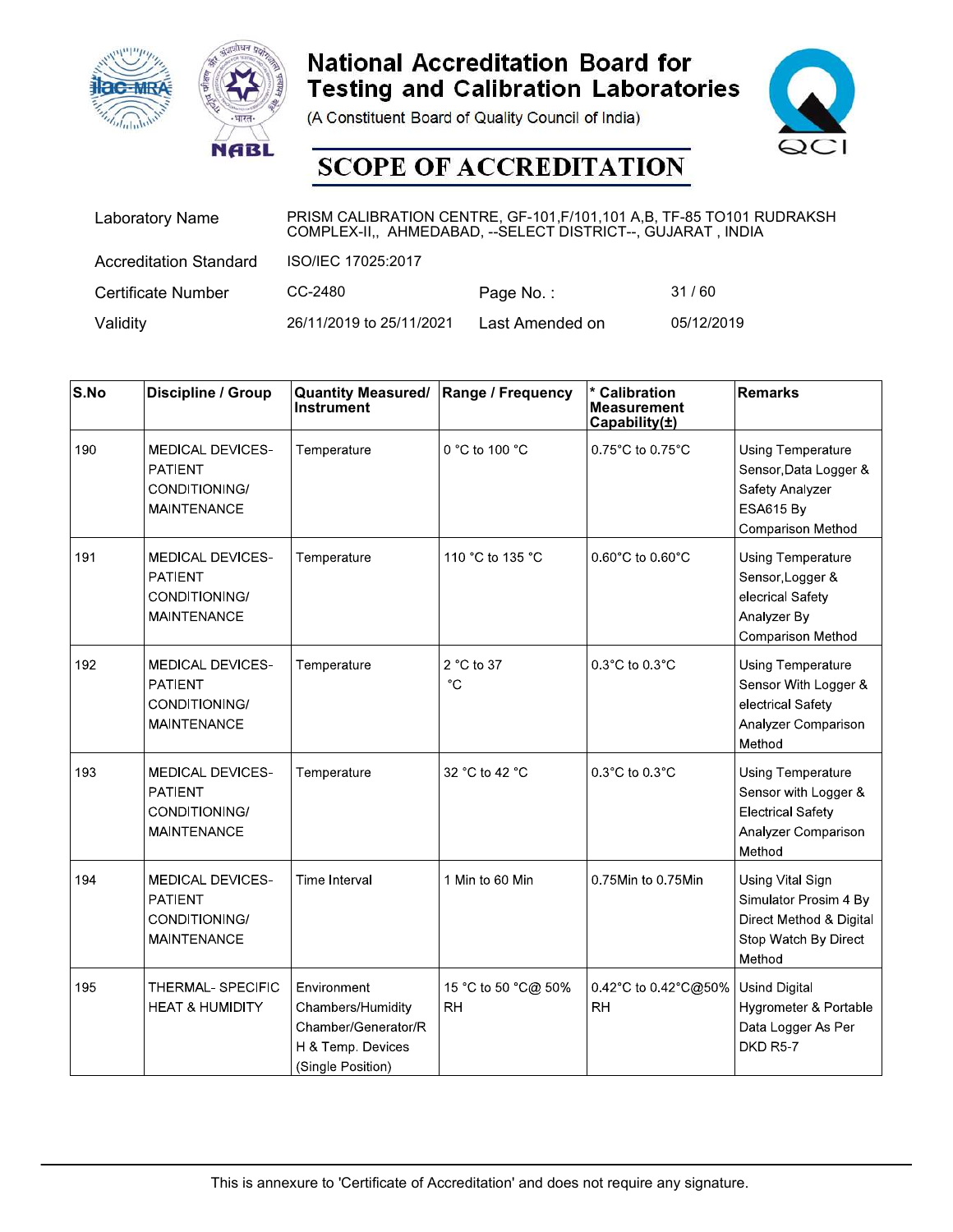





| <b>ac-MRA</b> | <b>NABL</b>                   |                                                                                                                                         | <b>National Accreditation Board for</b><br><b>Testing and Calibration Laboratories</b><br>(A Constituent Board of Quality Council of India)<br><b>SCOPE OF ACCREDITATION</b> |                                                                | $\infty$              |
|---------------|-------------------------------|-----------------------------------------------------------------------------------------------------------------------------------------|------------------------------------------------------------------------------------------------------------------------------------------------------------------------------|----------------------------------------------------------------|-----------------------|
|               | Laboratory Name               | PRISM CALIBRATION CENTRE, GF-101, F/101, 101 A, B, TF-85 TO101 RUDRAKSH<br>COMPLEX-II,, AHMEDABAD, -- SELECT DISTRICT--, GUJARAT, INDIA |                                                                                                                                                                              |                                                                |                       |
|               | <b>Accreditation Standard</b> | ISO/IEC 17025:2017                                                                                                                      |                                                                                                                                                                              |                                                                |                       |
|               | Certificate Number            | CC-2480                                                                                                                                 | Page No.:                                                                                                                                                                    | 32/60                                                          |                       |
| Validity      |                               | 26/11/2019 to 25/11/2021                                                                                                                | Last Amended on                                                                                                                                                              | 05/12/2019                                                     |                       |
|               |                               |                                                                                                                                         |                                                                                                                                                                              |                                                                |                       |
| S.No          | Discipline / Group            | <b>Quantity Measured/</b><br>Instrument                                                                                                 | Range / Frequency                                                                                                                                                            | <b>Calibration</b><br><b>Measurement</b><br>Capability $(\pm)$ | <b>Remarks</b>        |
| 196           | THERMAL-SPECIFIC              | Environment                                                                                                                             | 20                                                                                                                                                                           | 0.53%RH to                                                     | Usind Digital         |
|               | <b>HEAT &amp; HUMIDITY</b>    | Chambers/Humidity                                                                                                                       | % RH                                                                                                                                                                         | 0.53%RH@ 25°C                                                  | Hygrometer & Portable |
|               |                               | Chamber/Generator/R                                                                                                                     | to 95 %RH@ 25°C                                                                                                                                                              |                                                                | Data Logger As Per    |

|                          | <b>IC-MRA</b><br><b>NABL</b>                   |                                                                                                                                        | <b>National Accreditation Board for</b><br>(A Constituent Board of Quality Council of India)<br><b>SCOPE OF ACCREDITATION</b> | <b>Testing and Calibration Laboratories</b>          |                                                                                          |
|--------------------------|------------------------------------------------|----------------------------------------------------------------------------------------------------------------------------------------|-------------------------------------------------------------------------------------------------------------------------------|------------------------------------------------------|------------------------------------------------------------------------------------------|
|                          | <b>Laboratory Name</b>                         | PRISM CALIBRATION CENTRE, GF-101, F/101, 101 A,B, TF-85 TO101 RUDRAKSH<br>COMPLEX-II,, AHMEDABAD, -- SELECT DISTRICT--, GUJARAT, INDIA |                                                                                                                               |                                                      |                                                                                          |
|                          | <b>Accreditation Standard</b>                  | ISO/IEC 17025:2017                                                                                                                     |                                                                                                                               |                                                      |                                                                                          |
|                          | <b>Certificate Number</b>                      | CC-2480                                                                                                                                | Page No.:                                                                                                                     | 32/60                                                |                                                                                          |
| Validity                 |                                                | 26/11/2019 to 25/11/2021                                                                                                               | Last Amended on                                                                                                               | 05/12/2019                                           |                                                                                          |
| $\mathsf{S}.\mathsf{No}$ | Discipline / Group                             | <b>Quantity Measured/</b><br><b>Instrument</b>                                                                                         | Range / Frequency                                                                                                             | * Calibration<br><b>Measurement</b><br>Capability(±) | Remarks                                                                                  |
| 196                      | THERMAL-SPECIFIC<br><b>HEAT &amp; HUMIDITY</b> | Environment<br>Chambers/Humidity<br>Chamber/Generator/R<br>H & Temp. Devices<br>(Single Position)                                      | 20<br>% RH<br>to 95 %RH@ 25°C                                                                                                 | 0.53%RH to<br>0.53%RH@25°C                           | <b>Usind Digital</b><br>Hygrometer & Portable<br>Data Logger As Per<br>DKD R5-7          |
| 197                      | THERMAL-SPECIFIC<br><b>HEAT &amp; HUMIDITY</b> | RH Sensor/RH<br>Indicator with<br>Sensor/Thermohygrom<br>eter/RH<br>Transmitter/Portable<br>Data Logger                                | 15 °C to 50 °C @ 50%<br><b>RH</b>                                                                                             | 0.40°C to 0.40°C $@$<br>50% RH                       | Using Humidity<br>Chamber and Digital<br>Hygrometer                                      |
| 198                      | THERMAL-SPECIFIC<br><b>HEAT &amp; HUMIDITY</b> | RH Sensor/RH<br>Indicator with<br>Sensor/Thermohygrom<br>eter/RH<br>Transmitter/Portable<br>Data Logger                                | 20 % RH<br>to 95<br>% RH @ 25°C                                                                                               | 1.67% RH<br>to 1.67% RH @ 25°C                       | Using Humidity<br>Chamber & Digital<br>Hygrometer                                        |
| 199                      | THERMAL-<br><b>TEMPERATURE</b>                 | Indicator Of<br>Freezer/Bath, Cold<br>Chamber/Incubator/Wa<br>ter<br>Bath/COD/Autoclave/E<br>nvironment Chamber<br>(Single Position)   | -80 °C to 150 °C                                                                                                              | 0.26°C to 0.26°C                                     | Using SSPRT/RTD<br>Sensor & Advance<br>Modular Calibrator As<br>Per DKD R5-7             |
| 200                      | THERMAL-<br><b>TEMPERATURE</b>                 | Indicator Of<br>Oven/ETO/BOD/Furna<br>ce/Environment<br>Chamber (Single<br>Position)                                                   | 150 °C to 600 °C                                                                                                              | 0.54°C to 0.54°C                                     | Using<br>SSPRT/Temperature<br>Sensors & Advance<br>Modular Calibrator As<br>Per DKD R5-7 |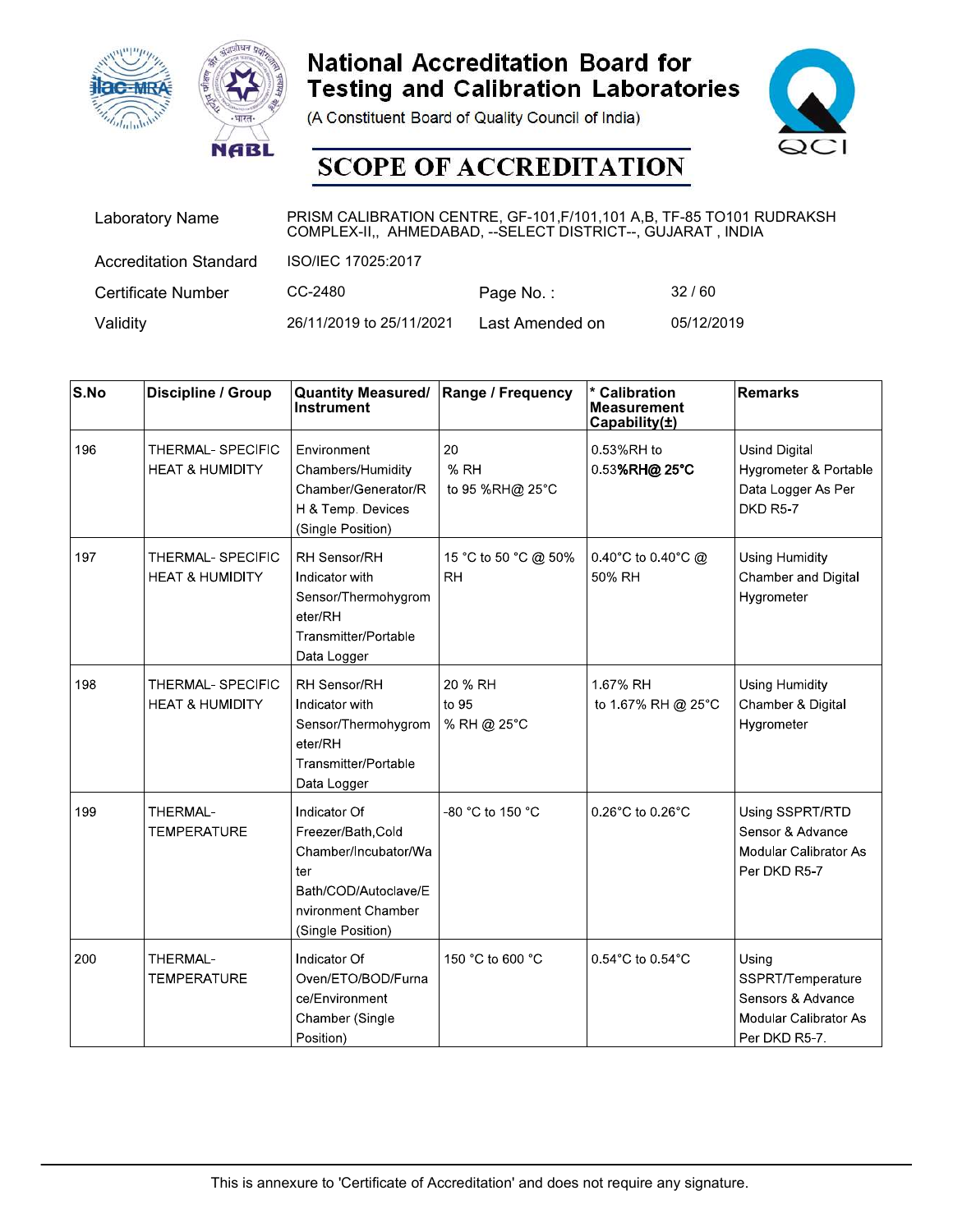





| <b>ac-MRA</b> | <b>NABL</b>                   |                                                                                                                                         | <b>National Accreditation Board for</b><br><b>Testing and Calibration Laboratories</b><br>(A Constituent Board of Quality Council of India)<br><b>SCOPE OF ACCREDITATION</b> |                                                                | QCI                 |
|---------------|-------------------------------|-----------------------------------------------------------------------------------------------------------------------------------------|------------------------------------------------------------------------------------------------------------------------------------------------------------------------------|----------------------------------------------------------------|---------------------|
|               | <b>Laboratory Name</b>        | PRISM CALIBRATION CENTRE, GF-101, F/101, 101 A, B, TF-85 TO101 RUDRAKSH<br>COMPLEX-II,, AHMEDABAD, -- SELECT DISTRICT--, GUJARAT, INDIA |                                                                                                                                                                              |                                                                |                     |
|               | <b>Accreditation Standard</b> | ISO/IEC 17025:2017                                                                                                                      |                                                                                                                                                                              |                                                                |                     |
|               | <b>Certificate Number</b>     | CC-2480                                                                                                                                 | Page No.:                                                                                                                                                                    | 33/60                                                          |                     |
| Validity      |                               | 26/11/2019 to 25/11/2021                                                                                                                | Last Amended on                                                                                                                                                              | 05/12/2019                                                     |                     |
|               |                               |                                                                                                                                         |                                                                                                                                                                              |                                                                |                     |
| S.No          | Discipline / Group            | <b>Quantity Measured/</b><br>Instrument                                                                                                 | Range / Frequency                                                                                                                                                            | <b>Calibration</b><br><b>Measurement</b><br>Capability $(\pm)$ | <b>Remarks</b>      |
| 201           | THERMAL-                      | Indicator Of                                                                                                                            | 600 °C to 1200 °C                                                                                                                                                            | 2 30 $^{\circ}$ C to 2 30 $^{\circ}$ C                         | Using SSPRT Master  |
|               | TEMPERATURE                   | Oven/Furnace (Single                                                                                                                    |                                                                                                                                                                              |                                                                | R/S Type            |
|               |                               | Position)                                                                                                                               |                                                                                                                                                                              |                                                                | Thermocouple Sensor |

|          | <b>ac-MRA</b><br><b>NABL</b>   |                                                                                                                                        | <b>National Accreditation Board for</b><br><b>Testing and Calibration Laboratories</b><br>(A Constituent Board of Quality Council of India)<br><b>SCOPE OF ACCREDITATION</b> |                                                      |                                                                                                                                               |
|----------|--------------------------------|----------------------------------------------------------------------------------------------------------------------------------------|------------------------------------------------------------------------------------------------------------------------------------------------------------------------------|------------------------------------------------------|-----------------------------------------------------------------------------------------------------------------------------------------------|
|          | <b>Laboratory Name</b>         | PRISM CALIBRATION CENTRE, GF-101, F/101, 101 A,B, TF-85 TO101 RUDRAKSH<br>COMPLEX-II,, AHMEDABAD, -- SELECT DISTRICT--, GUJARAT, INDIA |                                                                                                                                                                              |                                                      |                                                                                                                                               |
|          | <b>Accreditation Standard</b>  | ISO/IEC 17025:2017                                                                                                                     |                                                                                                                                                                              |                                                      |                                                                                                                                               |
|          | <b>Certificate Number</b>      | CC-2480                                                                                                                                | Page No.:                                                                                                                                                                    | 33/60                                                |                                                                                                                                               |
| Validity |                                | 26/11/2019 to 25/11/2021                                                                                                               | Last Amended on                                                                                                                                                              | 05/12/2019                                           |                                                                                                                                               |
| S.No     | Discipline / Group             | <b>Quantity Measured/</b><br><b>Instrument</b>                                                                                         | Range / Frequency                                                                                                                                                            | * Calibration<br><b>Measurement</b><br>Capability(±) | Remarks                                                                                                                                       |
| 201      | THERMAL-<br><b>TEMPERATURE</b> | Indicator Of<br>Oven/Furnace (Single<br>Position)                                                                                      | 600 °C to 1200 °C                                                                                                                                                            | 2 30°C to 2 30°C                                     | Using SSPRT Master<br>R/S Type<br>Thermocouple Sensor<br>& Advance Modular<br>Calibrator As Per DKD-<br>R <sub>5</sub> 7                      |
| 202      | THERMAL-<br><b>TEMPERATURE</b> | Infrared<br>Thermometer/Pyromet<br>er/Thermal Imager/IR<br>Sensor With Indicator.                                                      | 100 °C to 500 °C                                                                                                                                                             | 2 96°C to 2 96°C                                     | Using Black Body<br>Source & Infrared<br>Thermometer As Per<br><b>MSL Technical Guide</b><br>22 & VDI/VDE 3511<br>Part 43                     |
| 203      | THERMAL-<br><b>TEMPERATURE</b> | Infrared<br>Thermometer/Pyromet<br>er/Thermal Imager/IR<br>Sensor With Indicator.                                                      | 50 °C to 100 °C                                                                                                                                                              | 2.17°C to 2.17°C                                     | Using Black Body<br>Source and Infrared<br>Thermometer By<br>Comparison Method As<br>Per MSL Technical<br>Guide 22 & VDI/VDE<br>3511 part 4.3 |
| 204      | THERMAL-<br><b>TEMPERATURE</b> | Infrared<br>Thermometer/Pyromet<br>er/Thermal Imager/IR<br>Sensor With Indicator.                                                      | 500 °C to 1200 °C                                                                                                                                                            | 4 07°C to 4 07°C                                     | Using Black Body<br>Source & Infrared<br>Thermometer By<br>Comparison Method As<br>per MSL Technical<br>Guide 22 & VDI/VDE<br>3511 Part 4.3   |
| 205      | THERMAL-<br><b>TEMPERATURE</b> | Liquid in Glass<br>Thermometer/Wet &<br>Dry Thermometer.                                                                               | 123 °C to 300<br>$^{\circ}C$                                                                                                                                                 | 0.72°C to 0.72°C                                     | Using SSPRT With<br>Advance Modular<br>Calibrator & Liquid Oil<br>Bath                                                                        |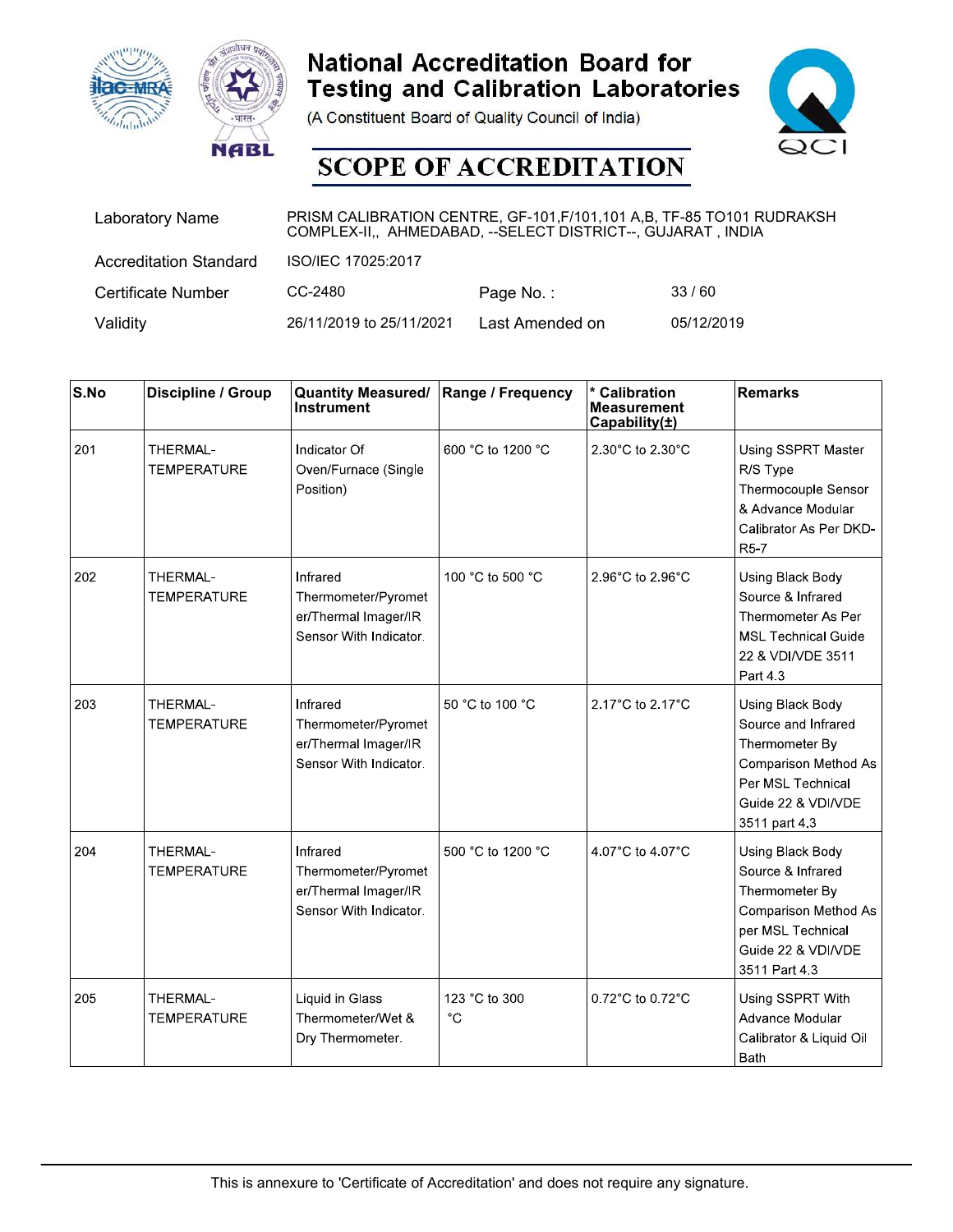





| <b>ac-MRA</b> | <b>NABL</b>                   |                                                                                                                                         | <b>National Accreditation Board for</b><br><b>Testing and Calibration Laboratories</b><br>(A Constituent Board of Quality Council of India)<br><b>SCOPE OF ACCREDITATION</b> |                                                                | QCI                  |
|---------------|-------------------------------|-----------------------------------------------------------------------------------------------------------------------------------------|------------------------------------------------------------------------------------------------------------------------------------------------------------------------------|----------------------------------------------------------------|----------------------|
|               | <b>Laboratory Name</b>        | PRISM CALIBRATION CENTRE, GF-101, F/101, 101 A, B, TF-85 TO101 RUDRAKSH<br>COMPLEX-II,, AHMEDABAD, -- SELECT DISTRICT--, GUJARAT, INDIA |                                                                                                                                                                              |                                                                |                      |
|               | <b>Accreditation Standard</b> | ISO/IEC 17025:2017                                                                                                                      |                                                                                                                                                                              |                                                                |                      |
|               | <b>Certificate Number</b>     | CC-2480                                                                                                                                 | Page No.:                                                                                                                                                                    | 34/60                                                          |                      |
| Validity      |                               | 26/11/2019 to 25/11/2021                                                                                                                | Last Amended on                                                                                                                                                              | 05/12/2019                                                     |                      |
|               |                               |                                                                                                                                         |                                                                                                                                                                              |                                                                |                      |
| S.No          | Discipline / Group            | <b>Quantity Measured/</b><br>Instrument                                                                                                 | Range / Frequency                                                                                                                                                            | <b>Calibration</b><br><b>Measurement</b><br>Capability $(\pm)$ | <b>Remarks</b>       |
| 206           | THERMAL-                      | Liquid in Glass                                                                                                                         | -30 °C to 123 °C                                                                                                                                                             | $0.59^{\circ}$ C to 0.59 $^{\circ}$ C                          | Using Master SSPRT   |
|               | TEMPERATURE                   | Thermometer/Wet &                                                                                                                       |                                                                                                                                                                              |                                                                | with Advance Modular |
|               |                               | Dry Thermometer.                                                                                                                        |                                                                                                                                                                              |                                                                | Calibrator & Liquid  |

|                          | <b>IC-MRA</b><br><b>NABL</b>   |                                                                                                                                                 | <b>National Accreditation Board for</b><br><b>Testing and Calibration Laboratories</b><br>(A Constituent Board of Quality Council of India)<br><b>SCOPE OF ACCREDITATION</b> |                                                      |                                                                                                                                    |
|--------------------------|--------------------------------|-------------------------------------------------------------------------------------------------------------------------------------------------|------------------------------------------------------------------------------------------------------------------------------------------------------------------------------|------------------------------------------------------|------------------------------------------------------------------------------------------------------------------------------------|
|                          | <b>Laboratory Name</b>         | PRISM CALIBRATION CENTRE, GF-101, F/101, 101 A,B, TF-85 TO101 RUDRAKSH<br>COMPLEX-II,, AHMEDABAD, -- SELECT DISTRICT--, GUJARAT, INDIA          |                                                                                                                                                                              |                                                      |                                                                                                                                    |
|                          | <b>Accreditation Standard</b>  | ISO/IEC 17025:2017                                                                                                                              |                                                                                                                                                                              |                                                      |                                                                                                                                    |
|                          | <b>Certificate Number</b>      | CC-2480                                                                                                                                         | Page No.:                                                                                                                                                                    | 34/60                                                |                                                                                                                                    |
| Validity                 |                                | 26/11/2019 to 25/11/2021                                                                                                                        | Last Amended on                                                                                                                                                              | 05/12/2019                                           |                                                                                                                                    |
| $\mathsf{S}.\mathsf{No}$ | Discipline / Group             | <b>Quantity Measured/</b><br><b>Instrument</b>                                                                                                  | Range / Frequency                                                                                                                                                            | * Calibration<br><b>Measurement</b><br>Capability(±) | Remarks                                                                                                                            |
| 206                      | THERMAL-<br><b>TEMPERATURE</b> | Liquid in Glass<br>Thermometer/Wet &<br>Dry Thermometer.                                                                                        | -30 °C to 123 °C                                                                                                                                                             | 0.59°C to 0.59°C                                     | Using Master SSPRT<br>with Advance Modular<br>Calibrator & Liquid<br>Temperature Bath As<br>Per IS-6274                            |
| 207                      | THERMAL-<br><b>TEMPERATURE</b> | Mapping Of<br>DHS/Sterilizer/Oven/W<br>ater<br>Bath/ETO/COD/BOD/A<br>utoclave (Multi<br>Position)                                               | 200 °C to 600 °C                                                                                                                                                             | 2.50°C to 2.50°C                                     | Using RTD Sensor &<br>Multi Channel Data<br>Logger & Portable Data<br>Loggers As Per IEC<br>60068 (Part 3-6), Part<br>11, DKD R5-7 |
| 208                      | THERMAL-<br><b>TEMPERATURE</b> | Mapping Of<br>Freezer/Bath/Cold<br>Chamber/Refrigerator/<br>DHS/Sterilizer/Oven/W<br>ater<br>Bath/ETO/COD/BOD/A<br>utoclave (Multi<br>Position) | -80 °C to 200 °C                                                                                                                                                             | 1.46°C to 1.46°C                                     | Using RTD Sensor &<br>Multi Channel Data<br>Logger & Portable Data<br>Loggers As Per IEC<br>60068 (Part 3-6), Part<br>11, DKD R5-7 |
| 209                      | THERMAL-<br><b>TEMPERATURE</b> | Mapping Of<br>Oven/Muffle Furnace<br>(Multi Position)                                                                                           | 600 °C<br>to 1200 °C                                                                                                                                                         | 3.79°C to 3.79°C                                     | Using Thermocouple<br>Sensors with Multi<br>Channel Data Logger<br>As per IEC 60068(Part-<br>3-6), Part-11 DKD R5-7.               |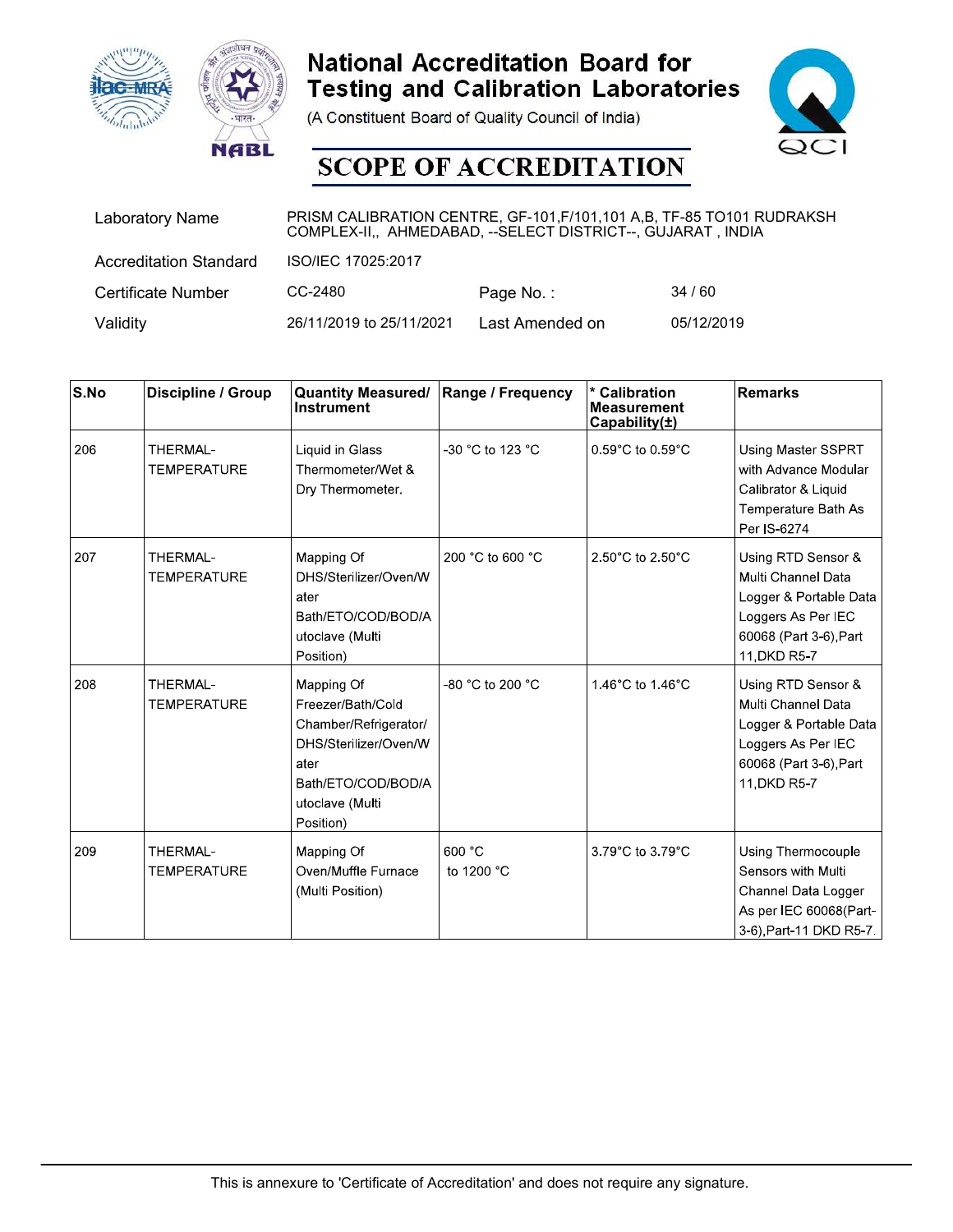





| <b>ac-MRA</b> | <b>NABL</b>                   |                                                                                                                                         | <b>National Accreditation Board for</b><br><b>Testing and Calibration Laboratories</b><br>(A Constituent Board of Quality Council of India)<br><b>SCOPE OF ACCREDITATION</b> |                                                                | QCI                 |  |
|---------------|-------------------------------|-----------------------------------------------------------------------------------------------------------------------------------------|------------------------------------------------------------------------------------------------------------------------------------------------------------------------------|----------------------------------------------------------------|---------------------|--|
|               | <b>Laboratory Name</b>        | PRISM CALIBRATION CENTRE, GF-101, F/101, 101 A, B, TF-85 TO101 RUDRAKSH<br>COMPLEX-II,, AHMEDABAD, -- SELECT DISTRICT--, GUJARAT, INDIA |                                                                                                                                                                              |                                                                |                     |  |
|               | <b>Accreditation Standard</b> | ISO/IEC 17025:2017                                                                                                                      |                                                                                                                                                                              |                                                                |                     |  |
|               | <b>Certificate Number</b>     | CC-2480                                                                                                                                 | Page No.:                                                                                                                                                                    | 35/60                                                          |                     |  |
| Validity      |                               | 26/11/2019 to 25/11/2021                                                                                                                | Last Amended on                                                                                                                                                              | 05/12/2019                                                     |                     |  |
|               |                               |                                                                                                                                         |                                                                                                                                                                              |                                                                |                     |  |
| S.No          | Discipline / Group            | <b>Quantity Measured/</b><br>Instrument                                                                                                 | Range / Frequency                                                                                                                                                            | <b>Calibration</b><br><b>Measurement</b><br>Capability $(\pm)$ | <b>Remarks</b>      |  |
| 210           | THERMAL-                      | Temperature Sensor                                                                                                                      | 123 °C to 300 °C                                                                                                                                                             | 0.31°C to 0.31°C                                               | <b>Using Master</b> |  |
|               | TEMPERATURE                   | RTD/Thermocouple                                                                                                                        |                                                                                                                                                                              |                                                                | SSPRT, Master R/S   |  |
|               |                               | with or Without                                                                                                                         |                                                                                                                                                                              |                                                                | type Thermocouple   |  |

|          | <b>AC-MRA</b><br><b>NABL</b>   |                                                                                                                                                                                                                                            | <b>National Accreditation Board for</b><br><b>Testing and Calibration Laboratories</b><br>(A Constituent Board of Quality Council of India)<br><b>SCOPE OF ACCREDITATION</b> |                                                      |                                                                                                                                                                                                             |
|----------|--------------------------------|--------------------------------------------------------------------------------------------------------------------------------------------------------------------------------------------------------------------------------------------|------------------------------------------------------------------------------------------------------------------------------------------------------------------------------|------------------------------------------------------|-------------------------------------------------------------------------------------------------------------------------------------------------------------------------------------------------------------|
|          | <b>Laboratory Name</b>         | PRISM CALIBRATION CENTRE, GF-101, F/101, 101 A, B, TF-85 TO101 RUDRAKSH<br>COMPLEX-II,, AHMEDABAD, -- SELECT DISTRICT--, GUJARAT, INDIA                                                                                                    |                                                                                                                                                                              |                                                      |                                                                                                                                                                                                             |
|          | <b>Accreditation Standard</b>  | ISO/IEC 17025:2017                                                                                                                                                                                                                         |                                                                                                                                                                              |                                                      |                                                                                                                                                                                                             |
|          | <b>Certificate Number</b>      | CC-2480                                                                                                                                                                                                                                    | Page No.:                                                                                                                                                                    | 35/60                                                |                                                                                                                                                                                                             |
| Validity |                                | 26/11/2019 to 25/11/2021                                                                                                                                                                                                                   | Last Amended on                                                                                                                                                              | 05/12/2019                                           |                                                                                                                                                                                                             |
| S.No     | Discipline / Group             | <b>Quantity Measured/</b><br>Instrument                                                                                                                                                                                                    | <b>Range / Frequency</b>                                                                                                                                                     | * Calibration<br><b>Measurement</b><br>Capability(±) | <b>Remarks</b>                                                                                                                                                                                              |
| 210      | THERMAL-<br><b>TEMPERATURE</b> | Temperature Sensor<br>RTD/Thermocouple<br>with or Without<br>Indicator/Temperature<br>Calibrator/Bath/Black<br>Body/Thermometer<br>with<br>Sensor/Temperature<br>Gauge/Recorder/Trans<br>mitter with<br>Sensor/Temperature<br>Switch/Digit | 123 °C to 300 °C                                                                                                                                                             | $0.31^{\circ}$ C to $0.31^{\circ}$ C                 | <b>Using Master</b><br>SSPRT, Master R/S<br>type Thermocouple<br>with Advance Modular<br>Calibrator, Digital<br>Multimeter & Dry Block<br>Temperature Bath & Oil<br>Bath, As Per DKD R5-<br>$\mathbf{1}$ .  |
| 211      | THERMAL-<br><b>TEMPERATURE</b> | Temperature Sensor<br>RTD/Thermocouple<br>with or Without<br>Indicator/Temperature<br>Calibrator/Bath/Black<br>Body/Thermometer<br>with<br>Sensor/Temperature<br>Gauge/Recorder/Trans<br>mitter with<br>Sensor/Temperature<br>Switch/Digit | 300 °C to 600 °C                                                                                                                                                             | 0.45°C to 0.45<br>$^{\circ}C$                        | <b>Using Master</b><br>SSPRT, Master R/S<br>type Thermocouple<br>with Advance Modular<br>Calibrator, Digital<br>Multimeter & Dry Block<br>Temperature Bath & Oil<br>Bath. As Per DKD R5-1<br>& Euramet Cg-8 |